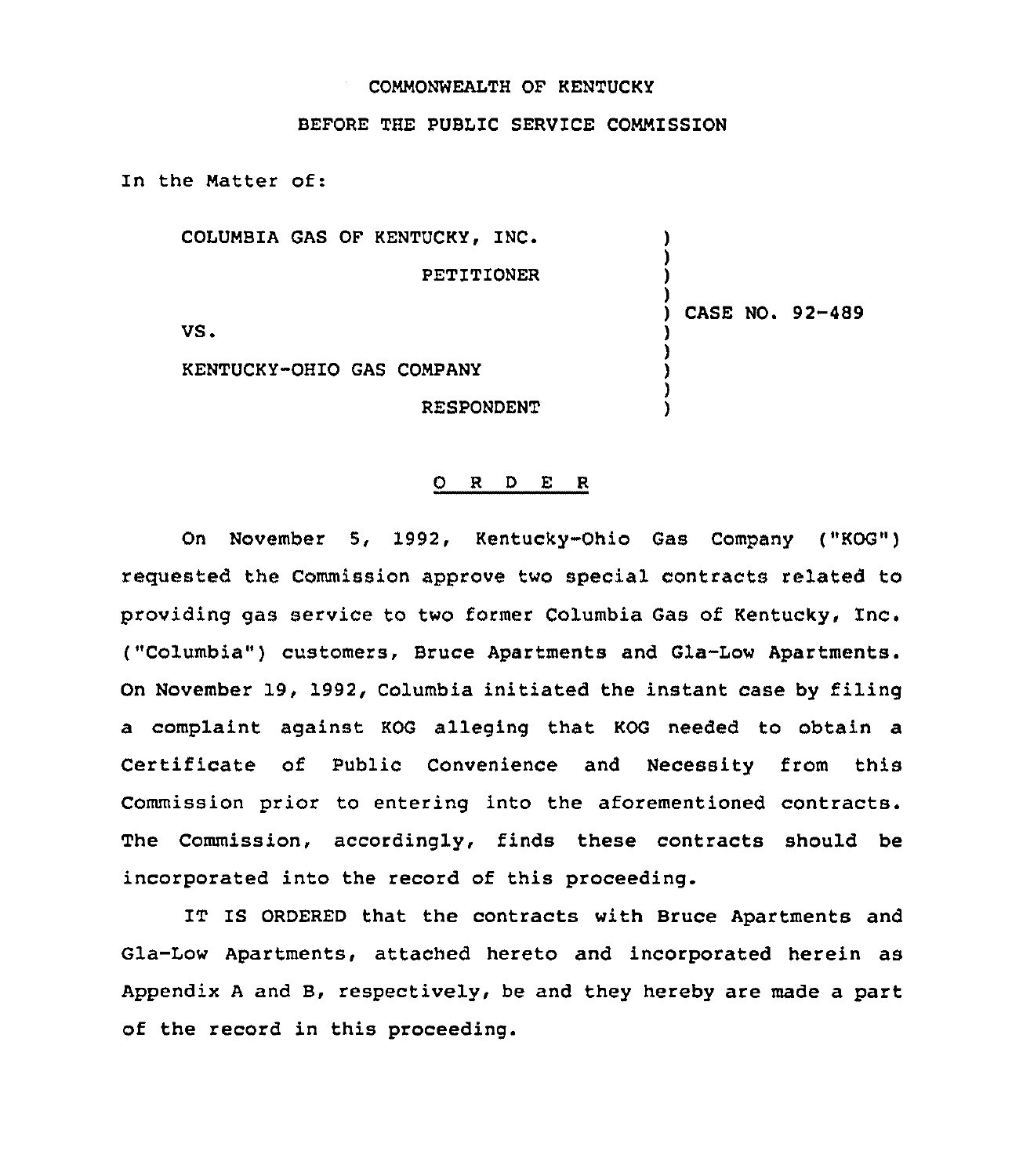IT IS FURTHER ORDERED that KOG and Columbia shall file the original and 12 copies of the following information with the Commission with a copy to all parties of record no later than February 19, 1993. If the information cannot be provided by this date, KOG or Columbia should submit a motion for an extension of time stating the reason a delay is necessary and include a date by which it will be furnished. Such motion will be considered by the Commission. KOG and Columbia shall furnish with each response the name of the witness who will be available to respond at the hearing to questions concerning each item of information requested.

## QUESTIONS FOR KOG:

1. Describe the type of heating load to be utilized by each of the prospective customers, Bruce Apartments and Gla-Low Apartments (space heating only, space heating and water heating, etc.).

2. What will be the estimated amount of additional gas to be sold by KOG to each of these customers over a 12-month period?

3. KOG has tariff rates currently on file with the Commission, yet KOG's proposed contracts with Bruce Apartments and Gla-Low Apartments offer a reduced rate to each.

a. List each commercial customer which presently purchases sales gas from KOG and the rate each is charged.

b. Of these customers, list the ones which are currently served by a special contract.

4. To the extent existing commercial customers of KOG pay the tariffed rate for gas service, explain why KOG's offer of a

 $-2-$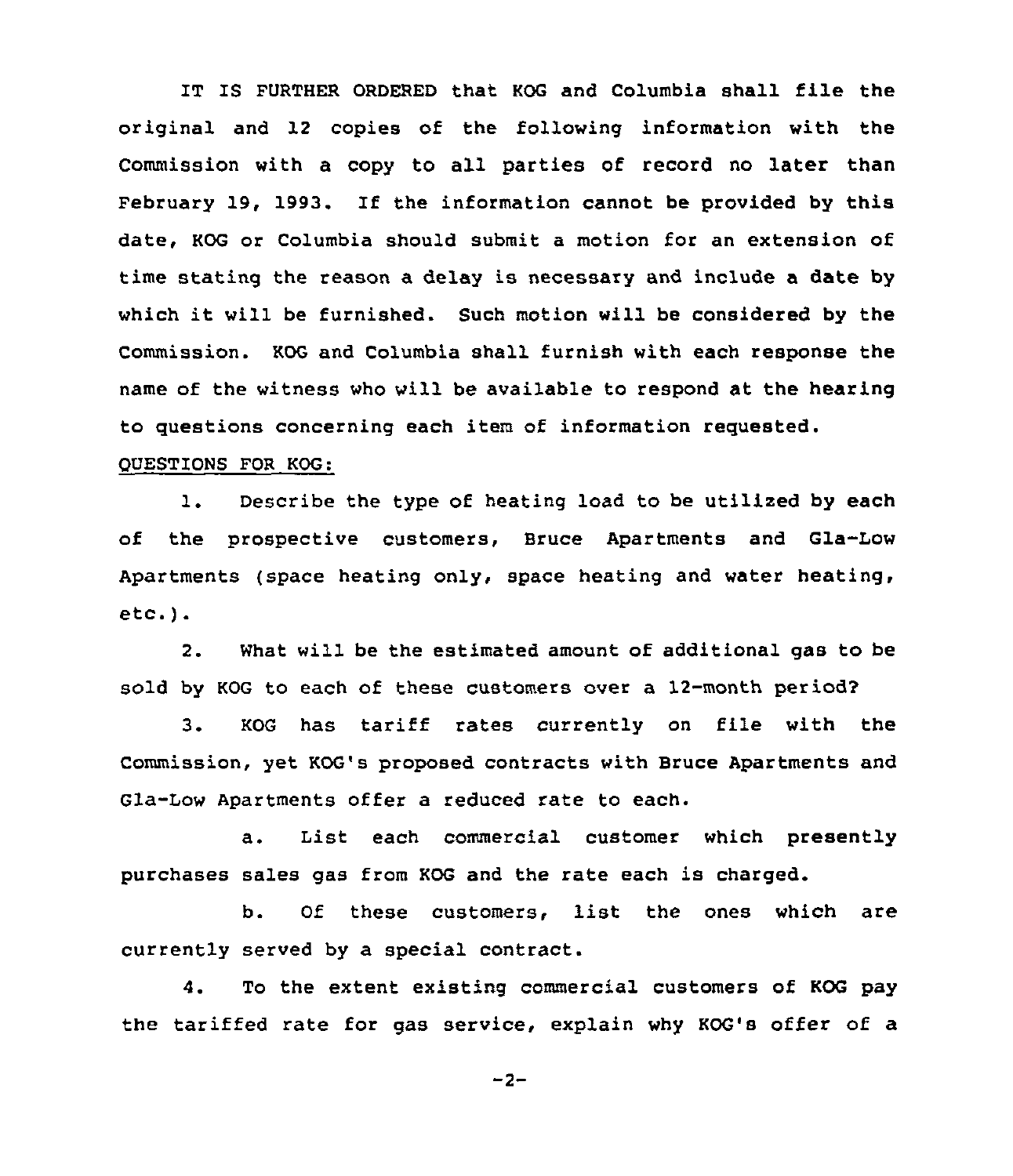special contract rate to Bruce Apartments and Gla-Low Apartments, which is lower than KOG's tariffed rate, is not discriminatory to KOG's other commercial customers7

5. Provide an itemized list of the total costs which KOG will incur, both initial and continuing costs, to provide service to Bruce Apartments and Gla-Low Apartments, and explain how the proposed special contract rate offered to each allows KOG to recover its costs to provide service to each.

6. Why isn't KOG proposing to serve these customers pursuant to the approved rates for service of \$6.27 per Ncf contained in your tariff7

7. Would Bruce Apartments and Gla-Low Apartments be willing to become KOG customers if each was required to pay KOG's tariffed xate?

8. Why shouldn't all of KOG's commercial customers be eligible for a special contract rate?

9. Explain the unigue features or special circumstances regarding Bruce Apartments and Gla-Low Apartments that led to KOG's offer of a special contract rate.

10. Eas KOG considered creating a separate commercial class rate? If not, why?

11. With regard to KOG's distribution main which crosses the properties on which Bruce Apartments and Gla-Low Apartments are located:

a. When was the line installed?

 $-3-$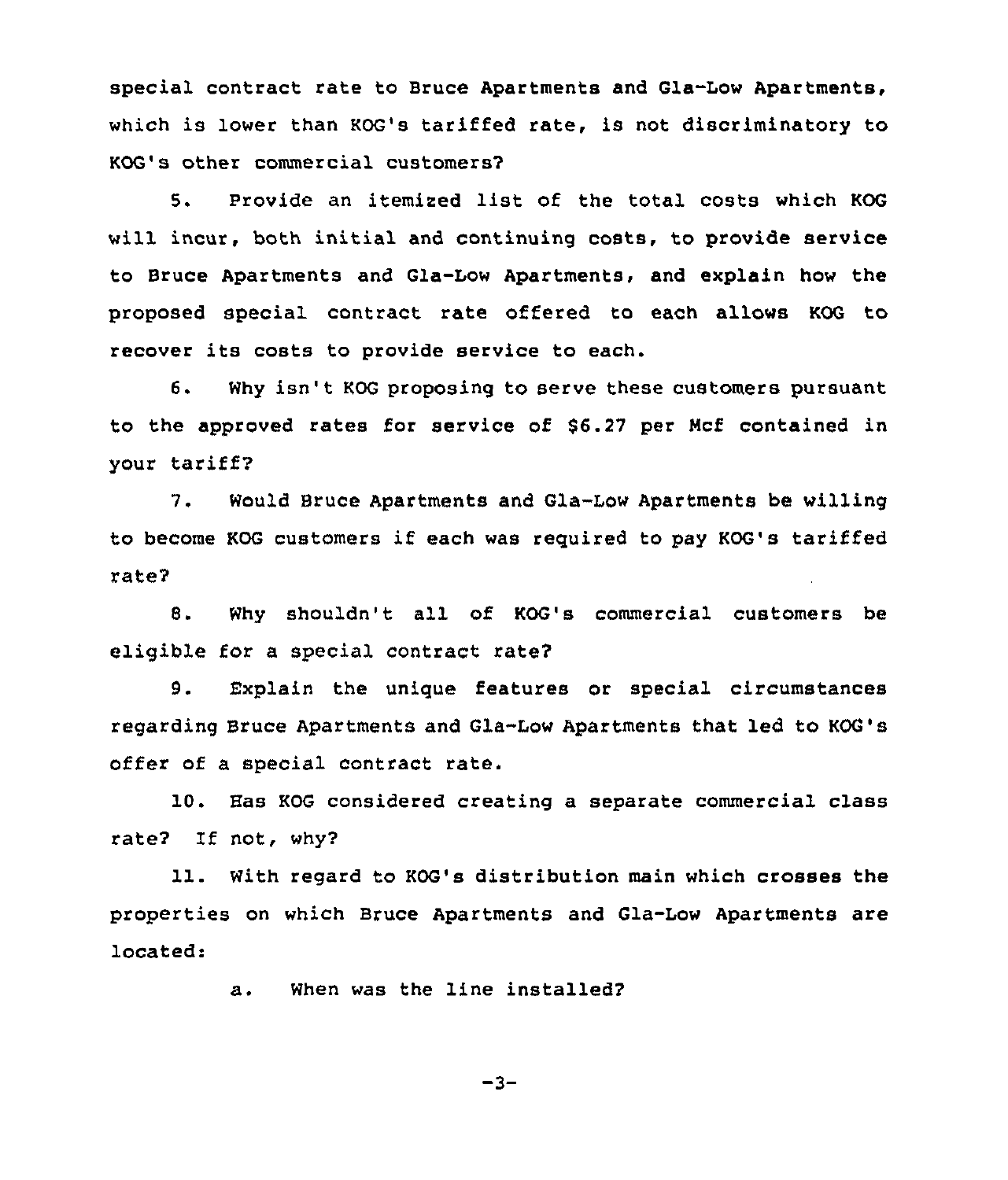b. Prior to KOG's designation as a distribution utility, describe how this line was operated and its purpose in relation to KOG's overall system operation.

c. Provide <sup>a</sup> drawing of the immediate area which includes the location of Bruce Apartments and Gla-Low Apartments, designating lines owned by KOG and Columbia and the interconnect between those systems and the customers' service.

12. Prior to KOG's designation as a distribution utility, had either Bruce Apartments or Gla-Low Apartments requested service from KOG, or had KOG offered service to either'

13. Does KOG have a franchise from the city of Ashland to provide gas service within the incorporated boundaries of the city? If yes, are the Bruce Apartments and Gla-Low Apartments located within the city limits of Ashland?

## QUESTIONS FOR COLUMBIA:

l. In its Complaint filed November 19, 1992, at page <sup>4</sup> Columbia states that "(R)espondent has not demonstrated the 'need' bypass the existing system and (Columbia Gas) has not been given the opportunity to continue to provide service."

a. To the extent that KOG as a gas distribution utility has an obligation to serve, and since KOG has existing facilities in the immediate area of Bruce Apartments and Gla-Low Apartments, hasn't a "need" to serve been demonstrated in that both apartment complexes have requested service from KOG?

b. What type of "opportunity" does Columbia require?

 $-4-$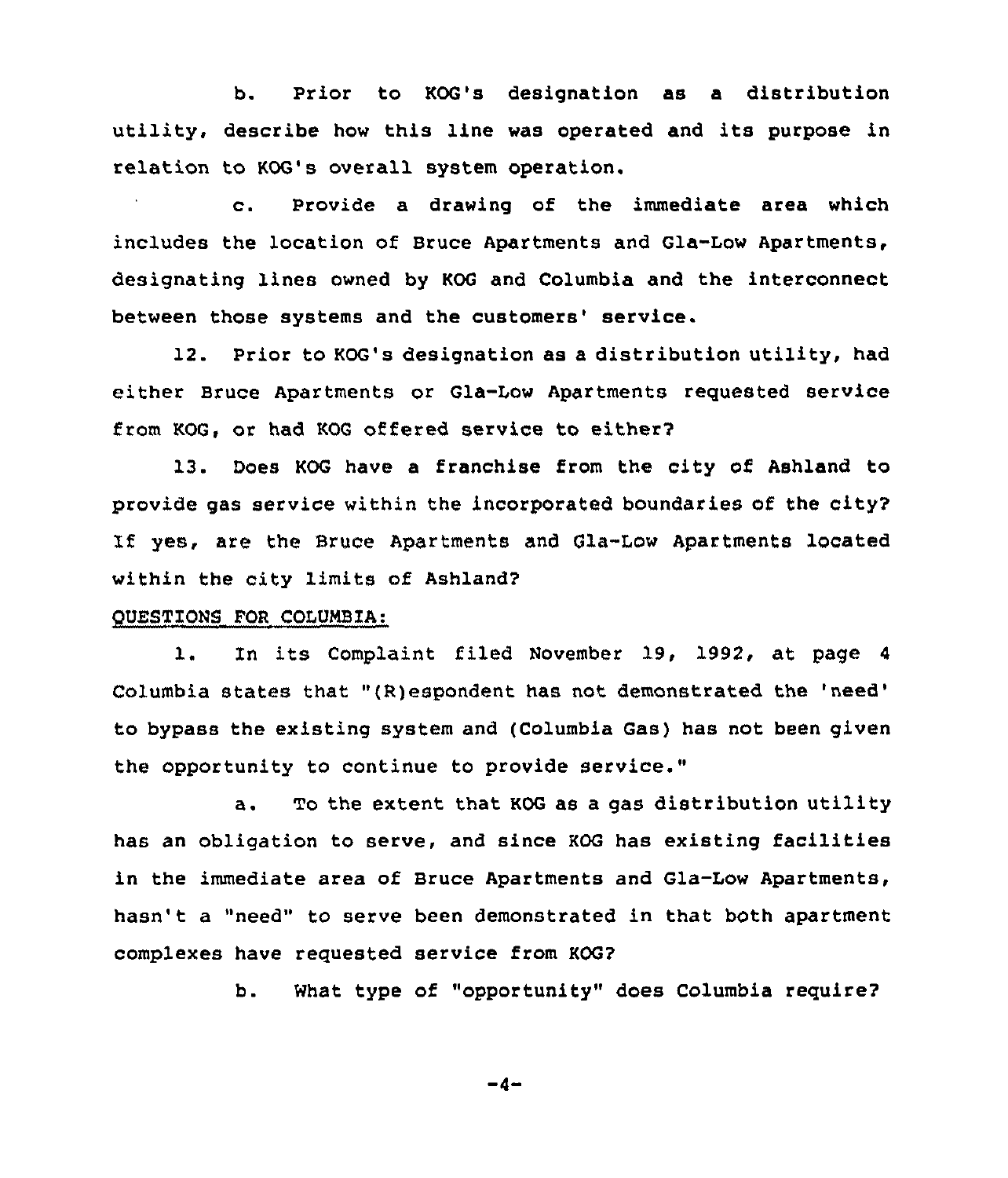c. What efforts has Columbia made to maintain service to Bruce Apartments and Gla-Low Apartments?

d. Have you offered special contract rates to these customers? Why or why not?

2. Is it the position of Columbia that any proposal by <sup>a</sup> residential or commercial customer to receive service from a gas distribution utility other than that customer's current supplier, and that gas distribution utility has existing facilities which can provide the service, requires prior approval of the Commission pursuant to Administrative Case No. 297<sup>1</sup> to allow that customer's service line to connect to those existing facilities? If yes, explain.

3. Respond to KOG's statement in its Memorandum filed November 30, 1992 at pages <sup>2</sup> and <sup>3</sup> that the term "facilities" in Administrative Case No. 297 means pipelines other than service lines, and that the situation with Bruce Apartments and Gla-Low Apartments is different than physical bypass as addressed in the Commission's Order in Administrative Case No. 297

 $4.$ Given that the Commission does not have the authority to establish service territories for natural gas utilities, in a situation where two gas distribution utilities have existing facilities in the same area, shouldn't <sup>a</sup> customer have the right to request service from either utility? If not, why?

 $\mathbf{1}$ Administrative Case No. 297, An Investigation of the Impact of Federal Policy on Natural Gas to Kentucky Consumers and Suppliers.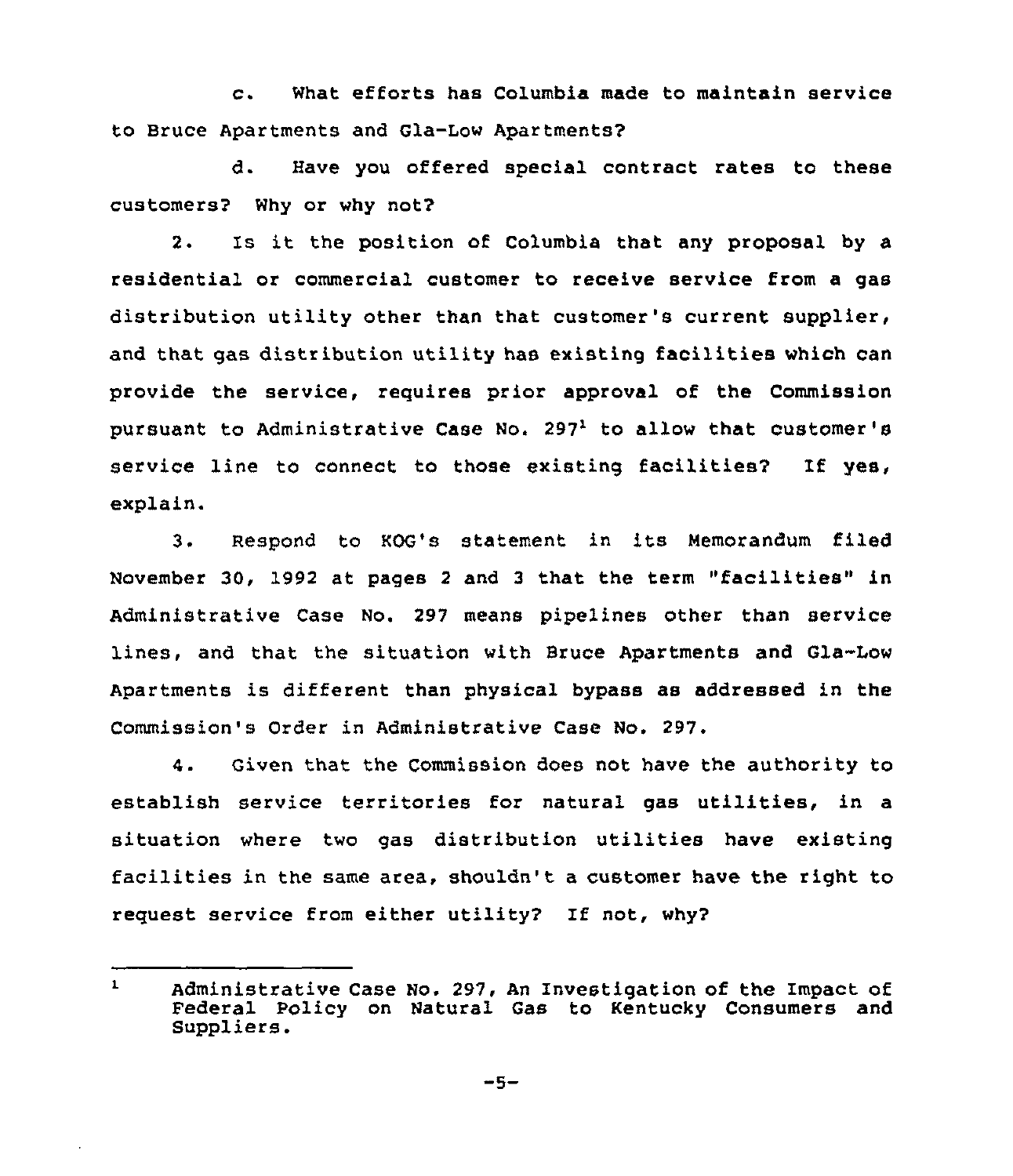5. Does Columbia have <sup>a</sup> franchise from the city of Ashland to provide gas service within the incorporated boundaries of Ashland? If yes, are the Bruce Apartments and Gla-Low Apartments within the city limits of Ashland?

Done at Frankfort, Kentucky, this 9th day of February, 1993.

PUBLIC SERVICE COMMISSION For the Commission

ATTEST:

Executive DirectOr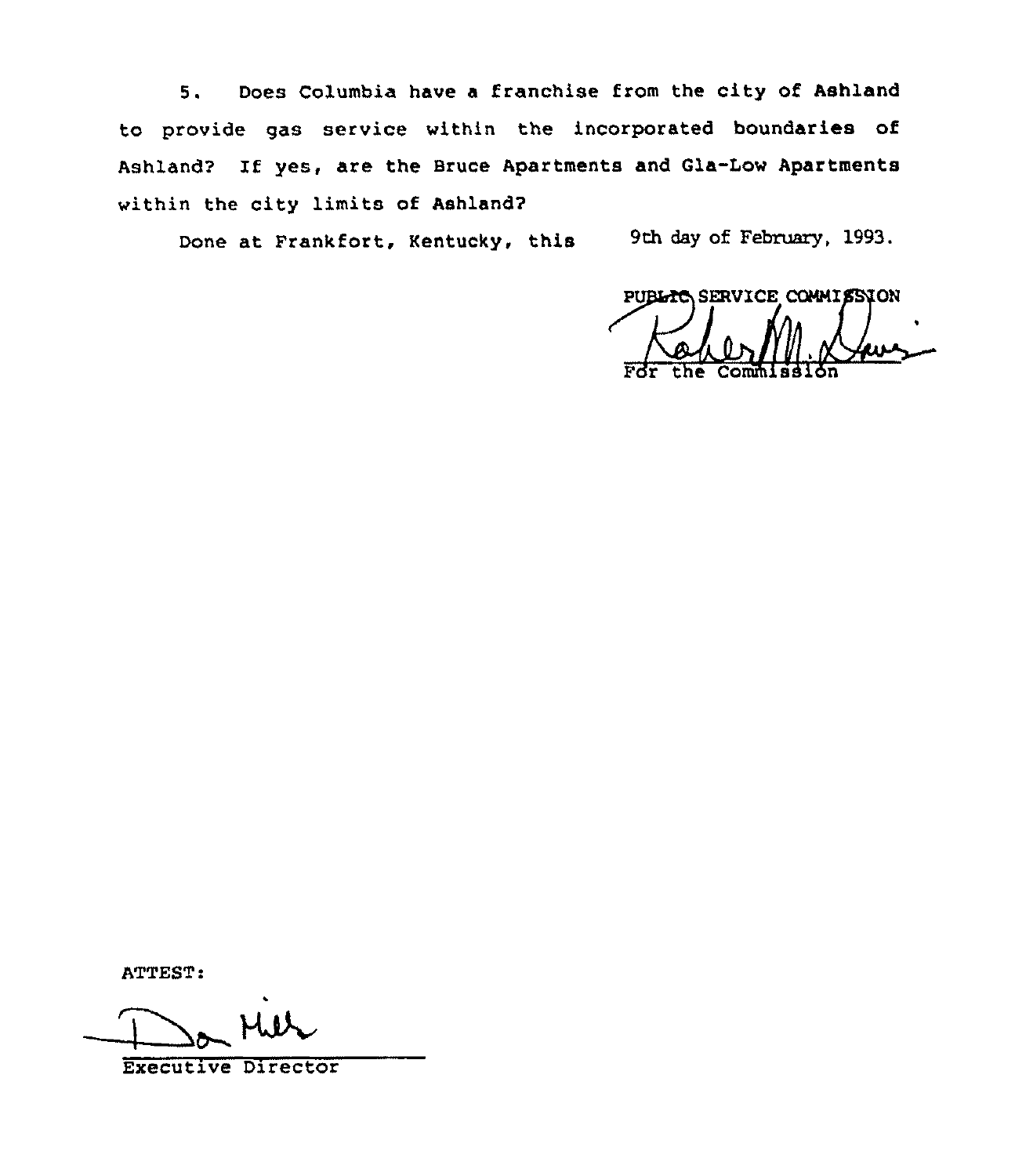### APPENDIX TO AN ORDER OF THE KENTUCKY PUBLIC SERVICE CONNISSION IN CASE NO. 92-489 DATED 2/9/93

# NATURAL GAS PURCHASE AGREEMENT

THIS AGREHMHNT made as of the 28th day of September 1992, by and between KENTUCKY OHIO QAS COMPANY, a Delaware corporation, with the mailing address of 2580 Hoods Creek Pike, Ashland, Kentucky 41101,(hereinafter called "SELLER") and BRUCE APARTMENTS, a Kentucky corporation, with the mailing address of P.O. Box 1699, Ashland, Kentucky 41106, thereinafter called "BUYER" )

### WITNESSETH

That for and in consideration of the covenants, agreements, terms, provisions and conditions hereinafter set forth, the parties do hereby mutually agree, each with the other, as follows:

1. DEFINITIONS

A) "Month" shall mean a calendar month.

B) "Natural Gas" shall mean natural gas SELLER agrees to make available for sale to BUYER and being of merchantable quality.

C) "Dekatherm" shall mean a quantity of natural gas that contains a gross heating value of 1,000,000 BTU's.

D) "BTU" shall mean British Thermal Unit.

 $\mathbf{1}$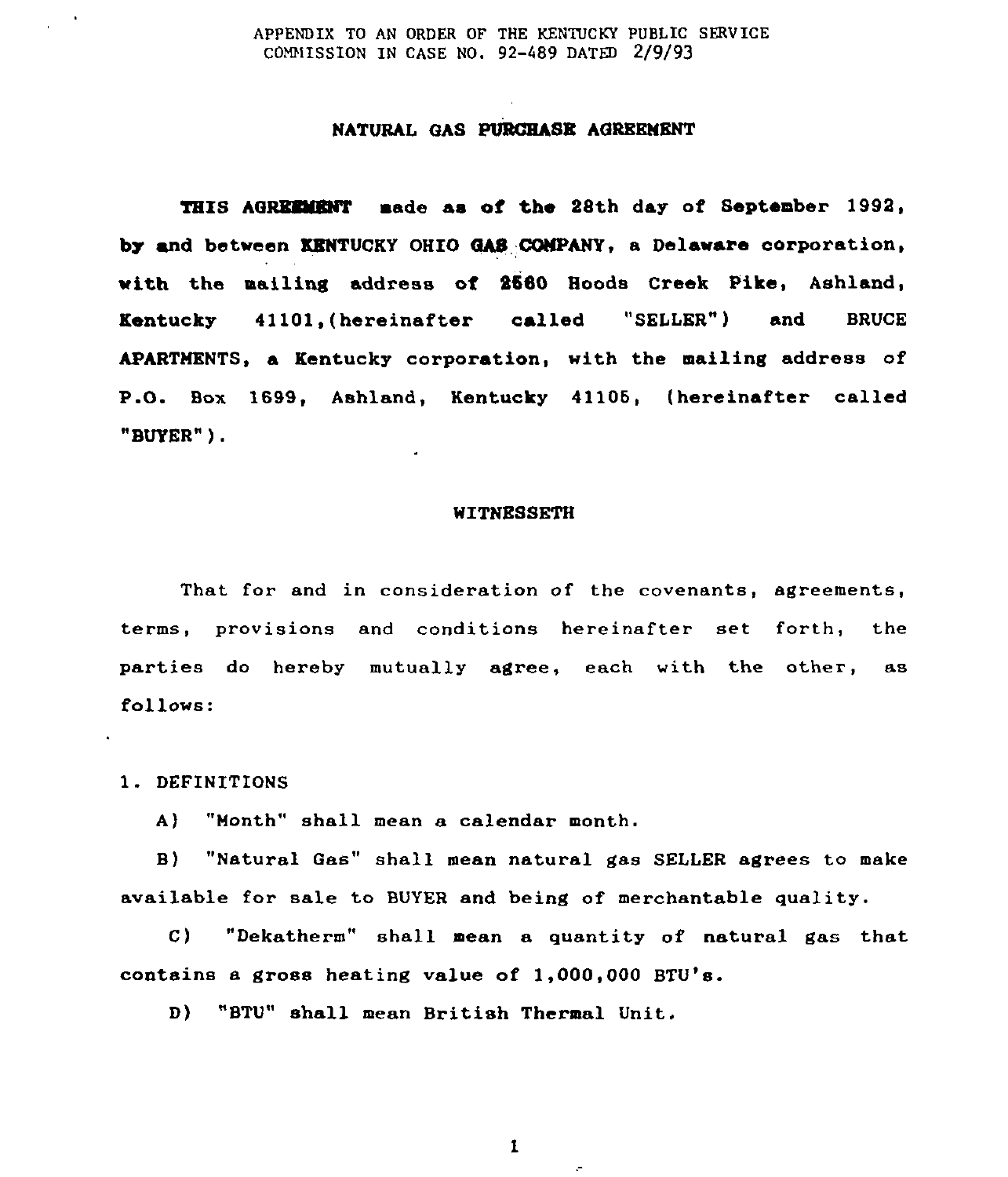#### $2.1$ **ITERM**

Subject to the provisions of this Agreement, this Agreement shall be for a primary term of  $EIVE$  (5) years commencing on the 1st day of the month of November, 1992 and shall automatically renew for each one-year period unless, at least thirty (30) days prior to the termination of the primary term or any succeeding one-year term, either party shall have given the other party written notice its intention to terminate. This Agreement may also be terminated as provided in section 8 below.

### (<UANT1TY OF GAS 3.

SELLER shall provide 200 MCF of gas per day to BUYER during the term hereof, and Buyer agrees to purchase said amount as needed from SELLER

 $I^{\text{I}}$ II'Y $E$ P, however, may at any time during the term hereof and at the sole discretion of SELLER, purchase additional gas from SELLER in excess of the amount herein provided at a price agreeable to both parties.

### $4.1$ DELIVERY POINT

The delivery point shall be BUYER's service line located at the 1200 Steela drive, Ashland, Kentucky, 41102.

### $5.1$ DELIVERY PRESSURE

The delivery pressure of natural as delivered hereunder shall not be more than 85 psig.

 $\overline{2}$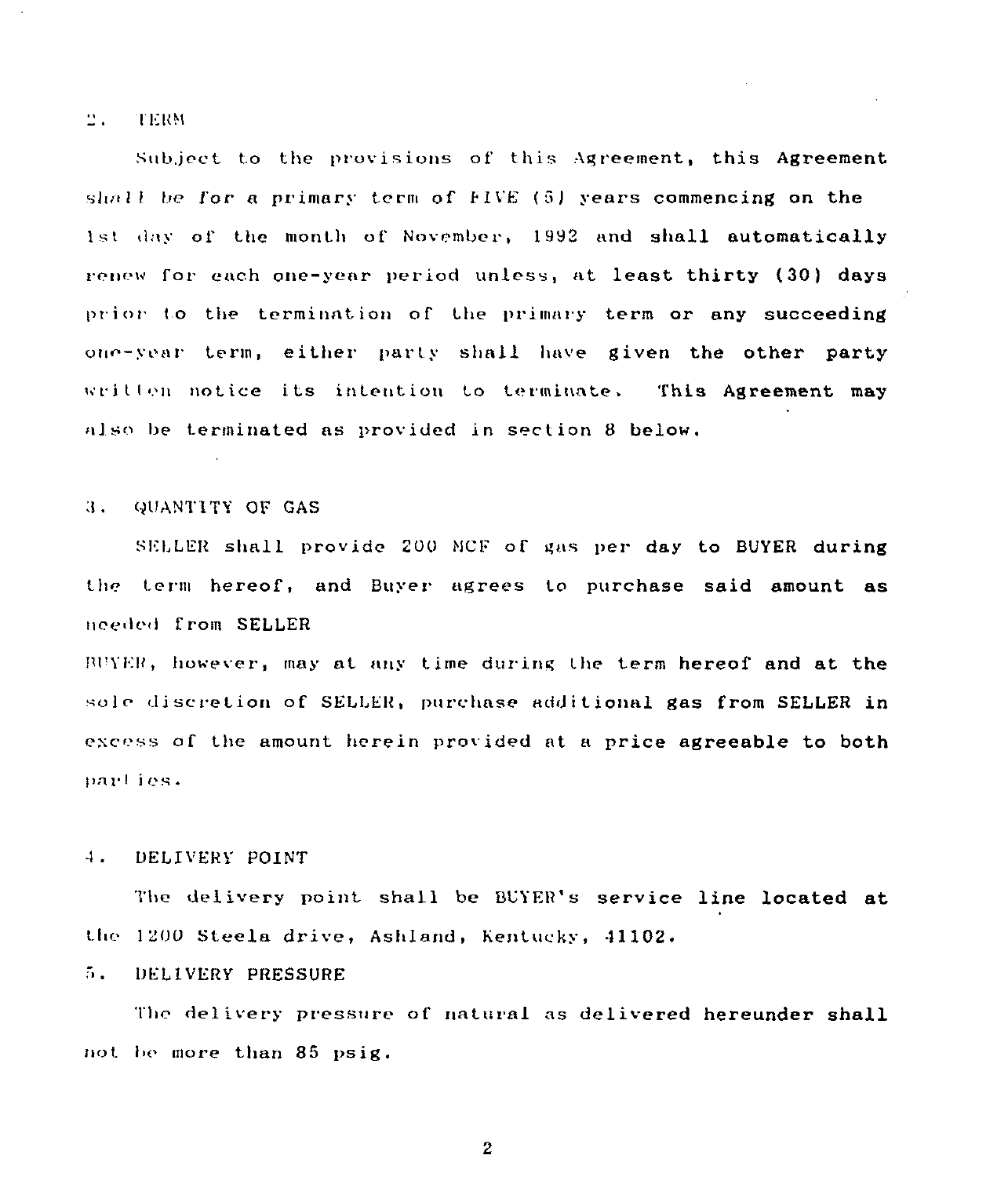### 6. QUALITY

The natural gas delivered hereunder shall be of commercial quality containing no more than one (1) grain of hydrogen sulfide nor more than ten (10) grains of total sulfur per one hundred (100) cubic feet. The natural gas so delivered shall contain an average total heating value for any the period hereof not less than nine hundred and fifty (960) British Thermal Units per cubic foot; provided, however, that BUYER shall not be required to accept natural gas hereunder having a heating value of less than nine hundred fifty (950) BTU per cubic foot.

### 7. MEASUREMENT

a) The natural gas volumetric measurement base shall be one  $(1)$  cubic foot of gas at a pressure base of  $14.73$  pounds per square inch absolute and a temperature base of 60 degrees Fahrenheit. The sales unit shall be one thousand (1000) cubic feet at base conditions in accordance with Boyles' and Charles' Laws and applicable deviations therefrom, for gas measurement under varying pressures. The gas flowing temperature and specific gravity shall be assumed to be 60 degrees fahrenheit and 0.600, respectively.

b) The thermal measurement base shall be the product of one (1) cubic foot of gas defined in (a) above and the hest content on a dry basis, of the gas. The heat content (BTU's) shall be that as determined for natural gas received by BUYER from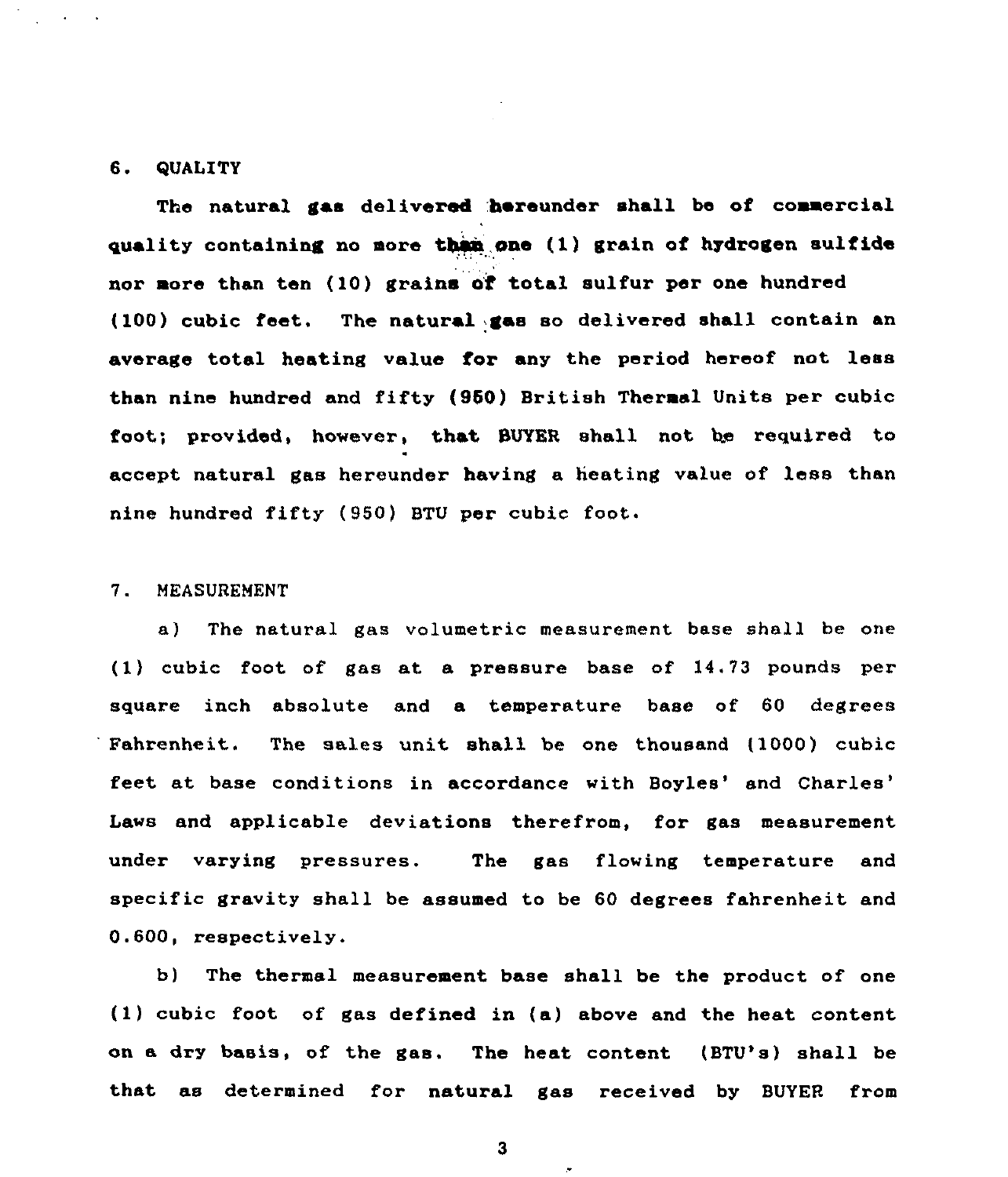pipeline and reported to BUYER on at least a monthly basis. In the event that the price is invoiced on  $\bullet$  thermal billing bases, the sales unit shall be one dekatherm.

## 8. PRICE

During the term of this Agreement, the price to be paid by BUYER shall be \$4.85 per MCF's at point of delivery as defined herein. That price may be revised with the new price to be effective at the beginning of any subsequent one-year period by either party having given notice of a desire to renegotiate the price at least 30 days prior to the end of the current one-year period, If a new price acceptable to Seller and Buyer cannot be negotiated, this Agreement will terminate at the end of the currert one-year period.

# 9. BILLING AND PAYNENT

BUYER shall make payment to SELLER within twenty (20) days after receipt of SELLER's monthly statement. In the event BUYER's payment of any statement is not received by the SELLER within the applicable time period set forth above, an interest charge of one and one half  $(1 \ 1/2 \ 1)$  per month prorated daily shall be payable upon the unpaid portion of the amount due SELLER. In the event an error is discovered in the amount billed in any statement rendered by SELLER, such error shall be adjusted by SELLER within thirty (30) days of the determination thereof, provided that claim therefor shall have been made within sixty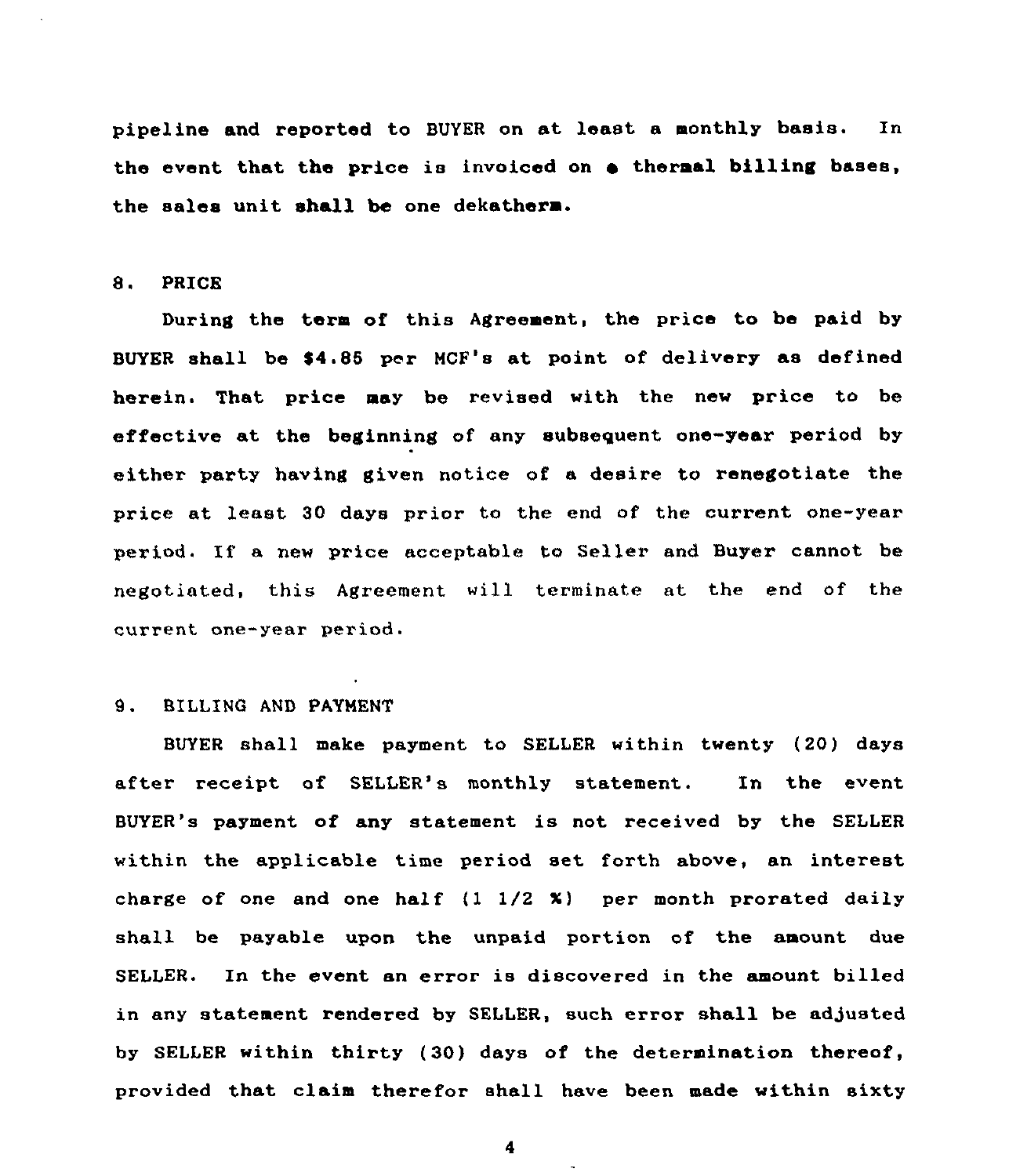(60) days from the date of claimant's discovery of such error, but in no event later than twenty-four (24) months from the date of the statement claimed to be in error.

# 10. WARRANTY AND LIABILITY

a) SELLER warrants that it has good and merchantable title to all natural gas delivered and sold hereunder and that same is free and clear of all taxes, liens and encumbrances. SELLER further warrants that the natural gas sold and delivered thereunder shall conform to any specifications set forth herein.

b) Neither party shall be liable to the other party regardless of fault or negligence, for any special, consequential, indirect or punitive damages of any kind or character arising out of or related to a breach of this Agreement, and no claim for such damages shall be made by either party.

### 11. TAXES

In addition to the price specified, BUYER shall pay sales and use taxes which shall be added to invoiced amounts unless exemption certificates are supplied by BUYER.

## 12. ASSIGNABILITY

The covenants, agreements, terms and conditions of this Agreement shall inure to the benefit of and be binding upon the parties hereto, their respective successors and assigns;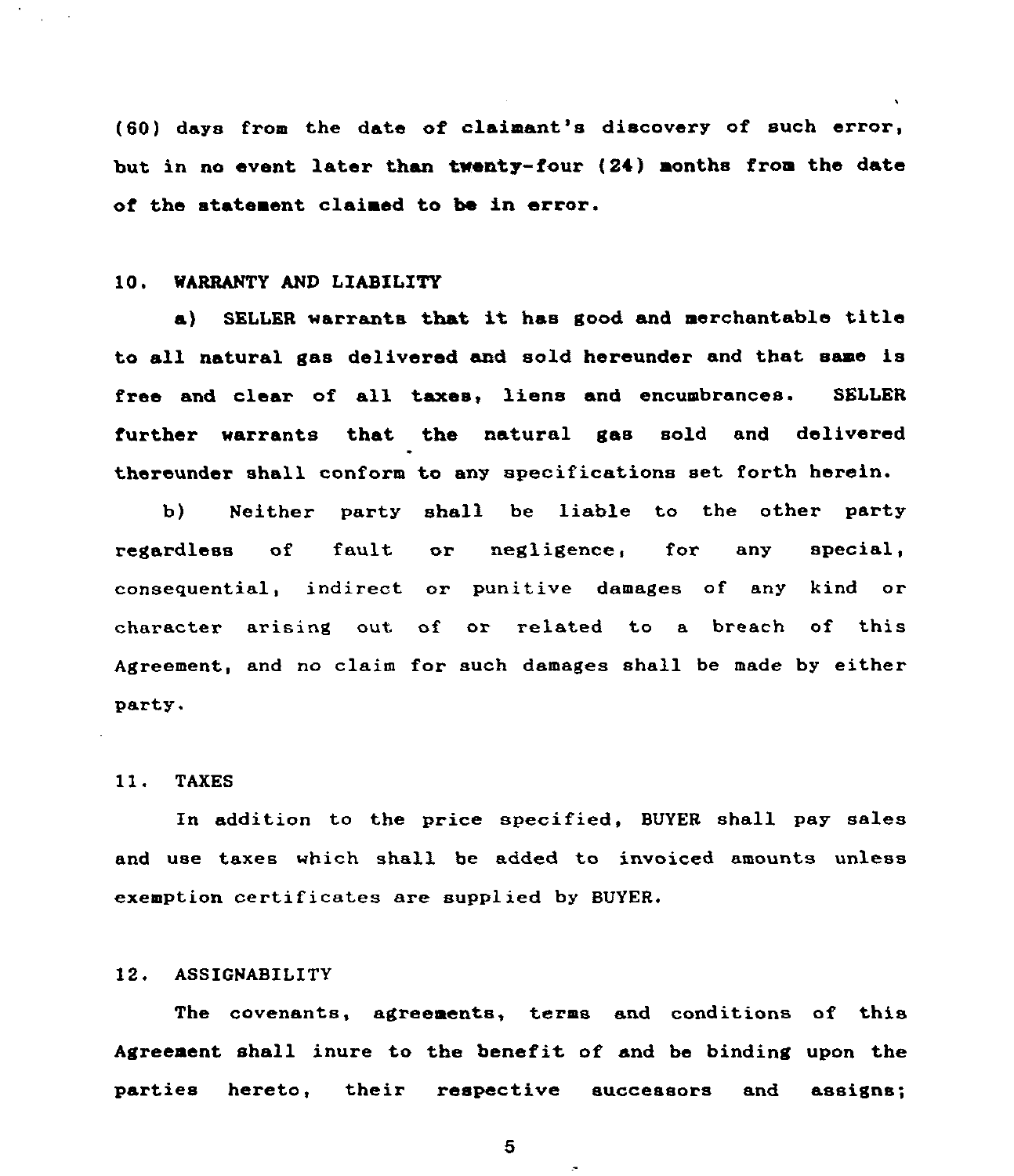provided, however that neither SELLER nor BVYER shall assign this Agreement or any interest herein without the prior written consent of the other party except in consequence of a transfer or assignment to an affiliate, or a merger, consolidation, reorganisation (except a reorganisation pursuant to bankruptcy proceedings), or sale of all or substantially all assets.

# 13. FORCE MAJEURE

Neither party shall be liable for any damages or otherwise to the other for any failure to perform hereunder when performance is prevented, delayed, or otherwise affected by or in connection with any force majeure cause which would include embargo, order or requisition of any government or acting authority, act of God, fire, explosion, strike, industrial disturbance, accident, war, failure, loss or impairment of SELLER's supplies at its facilities designated herein, breakdown of facilities of production or transportation, shutdown of facilities for maintenance, shutdown or curtailment of production at BUYER's refineries regardless of whether such shortage or unavailability is beyond BUYER's control provided only that the same is not willfully brought about for the purpose of excusing BUYER's failure to perform, or any other causes whatsoever beyond a party's reasonable control and without the fault or negligence of the party giving notice thereof whether or not similar to the causes enumerated herein.

The party rendered unable, wholly or in part, by force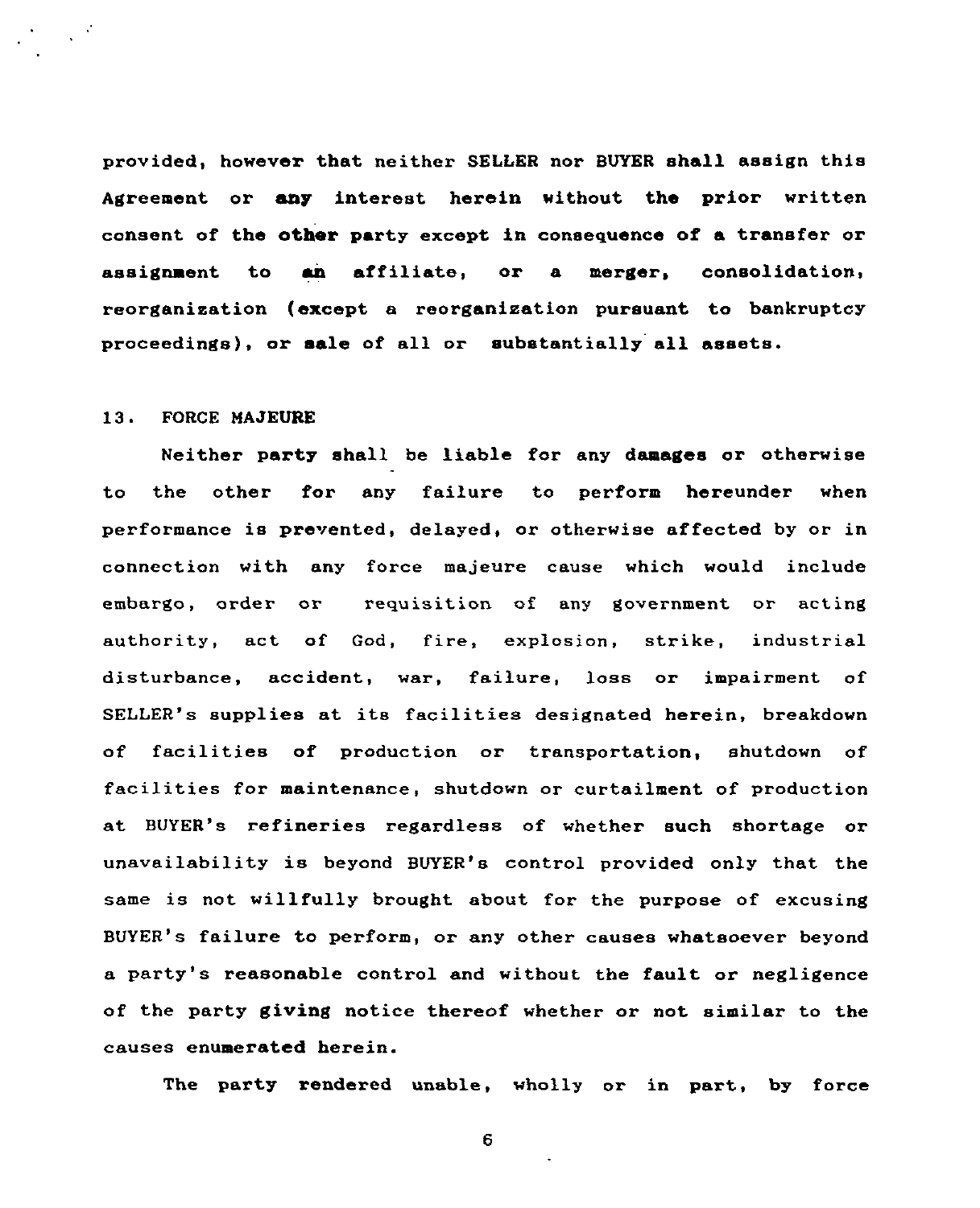majeure to carry out its obligations under this Agreement shall give the other party prompt written notice of the force majeure with reasonably full particulars concerning it. The party giving notice of such force majeure shall exercise due diligence to remedy the situation and the obligations of both parties to the Agreement shall be suspended until such time as the force majeure is removed. Such party shall further notify the other party upon the termination of the force majeure.

# 14. TERMINATION

a) Upon default by either party in the performance of any of the terms, provisions, conditions or covenants contained herein, the party not, in default shall give the defaulting party written notice specifying such default, and the defaulting party shall have twenty (20) days after receipt of such notice to remedy or correct the default. If at the end of said twenty (20) days the defaulting party has not remedied or corrected the default, the other party may, at its own option, immediately terminate this Agreement upon written notice to the defaulting party of such intent.

b) In addition, either party may forthwith terminate this Agreement if receivership or bankruptcy proceedings are initiated by or against the other party.

c) Termination of this Agreement for any of the causes herein contained shall be without prejudice to any other right or remedy provided by this Agreement or at law.

 $\overline{7}$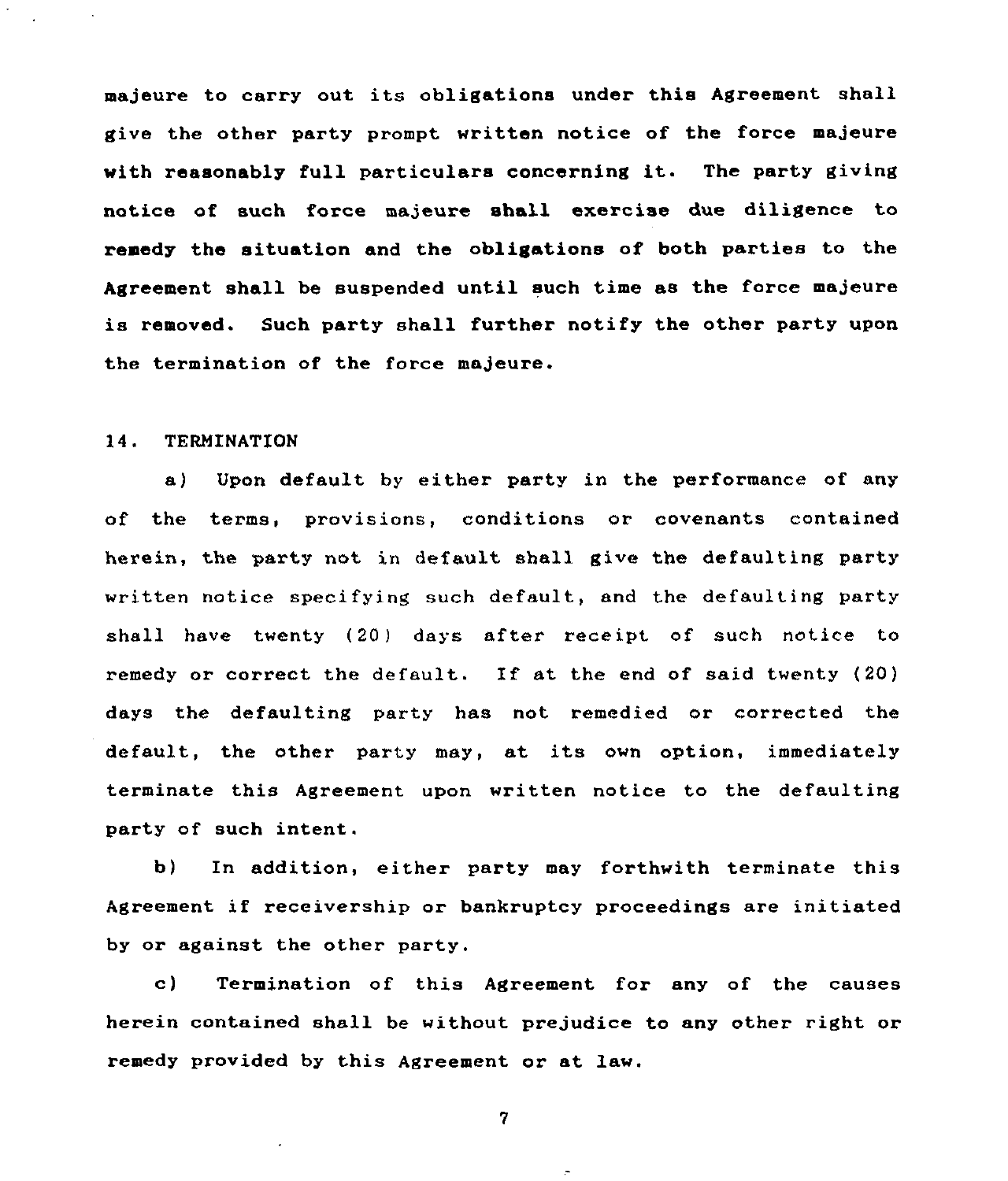15. NOTICE

All notices required or permitted hereunder shall be given in writing amd mailed by certified or registered mail to the party entitled hereunder at the following addresses:

- SELLER: KENTUCKY OHIO GAS COMPANY, INC. 2560 Hoods Creek Pike Ashland, KY 41101 ATTN: H. Jay Freeman
- BUYER: BRUCE APARTNENTS 1709 Clemente Drive P. 0. Box 1699 Ashland, KY 41105 ATTN: WAYNE RICE

# 16. ENTIRE UNDERSTANDING

This Agreement contains all of the terms and provisions agreed to by the parties concerning the subject matters hereof. Any prior or contemporaneous agreement or understanding, oral or written, additional to or in variance herewith is void. This Agreement shall not be altered or amended in the future except in writing and signed by the parties hereto.

### 17. SEVERABILITY

If any provision of this Agreement, or the application of any such provision to any person or in any of the circumstances is held invalid, the application of such provision to any other person or in any other circumstance, and the remainder of this Agreement, shall not be affected thereby and shall remain in full effect.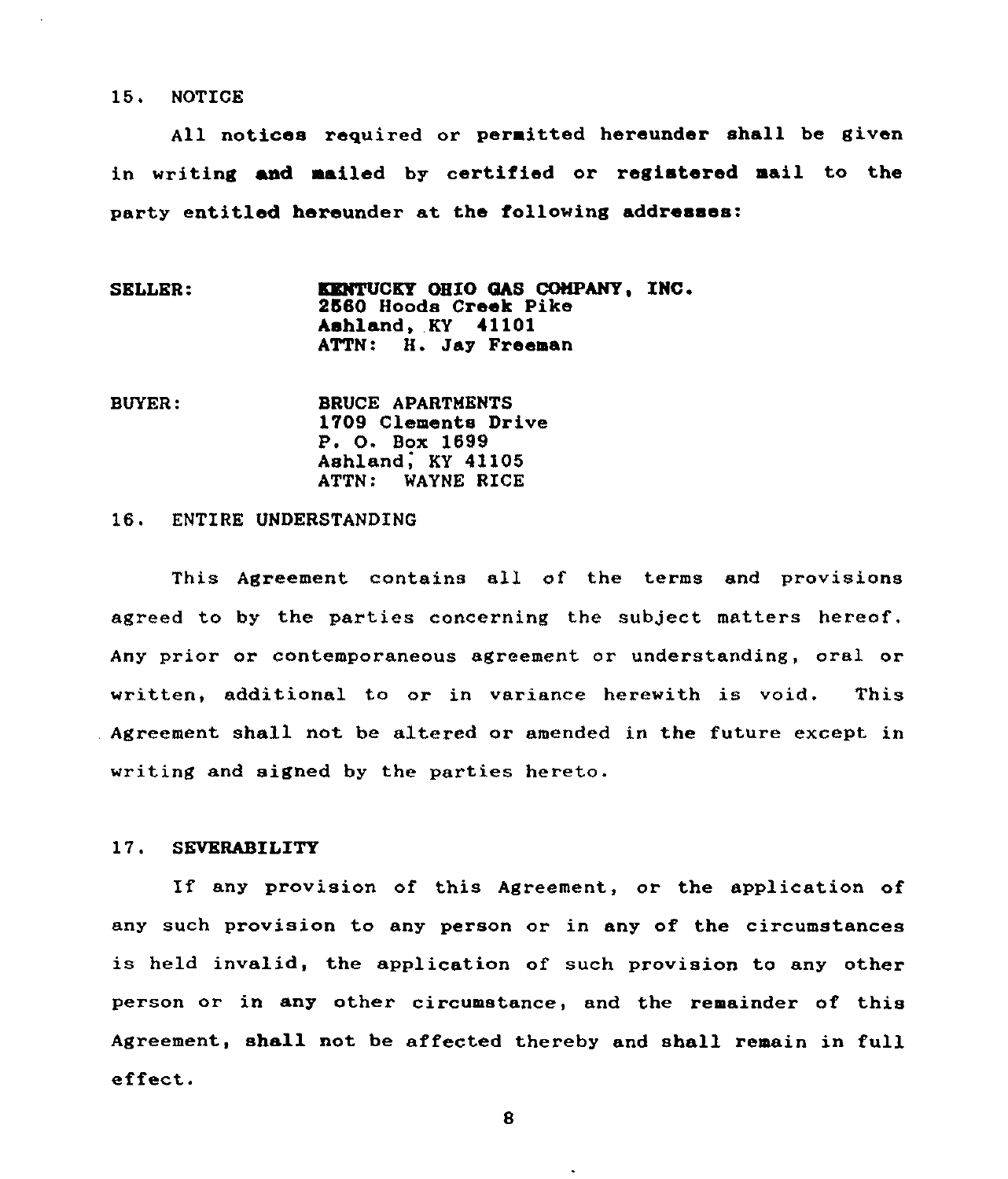## 18. WAIVER

The failure of either party hereto in any one or more instance to insist upon the performance of any of the terms or conditions of this Agreement shall not be construed as a waiver of such party's rights with respect to any continuing or subsequent breach of those or any other terms or conditions, and the same shall remain in full force and effect.

### 19. APPLICABLE LAW

This Agreement shall be construed and interpreted in accordance with the laws of the Commonwealth of Kentucky.

In witness whereof, the parties have made and executed this AGREEMENT as of the day and vear first above written.

KENTUCKY/OHIO GAS COMPANY  $BY:$  $\boldsymbol{v}$ ITS: AENERAL MANAGER

**BRUCE**  $BY:$ 

ITS: OWNER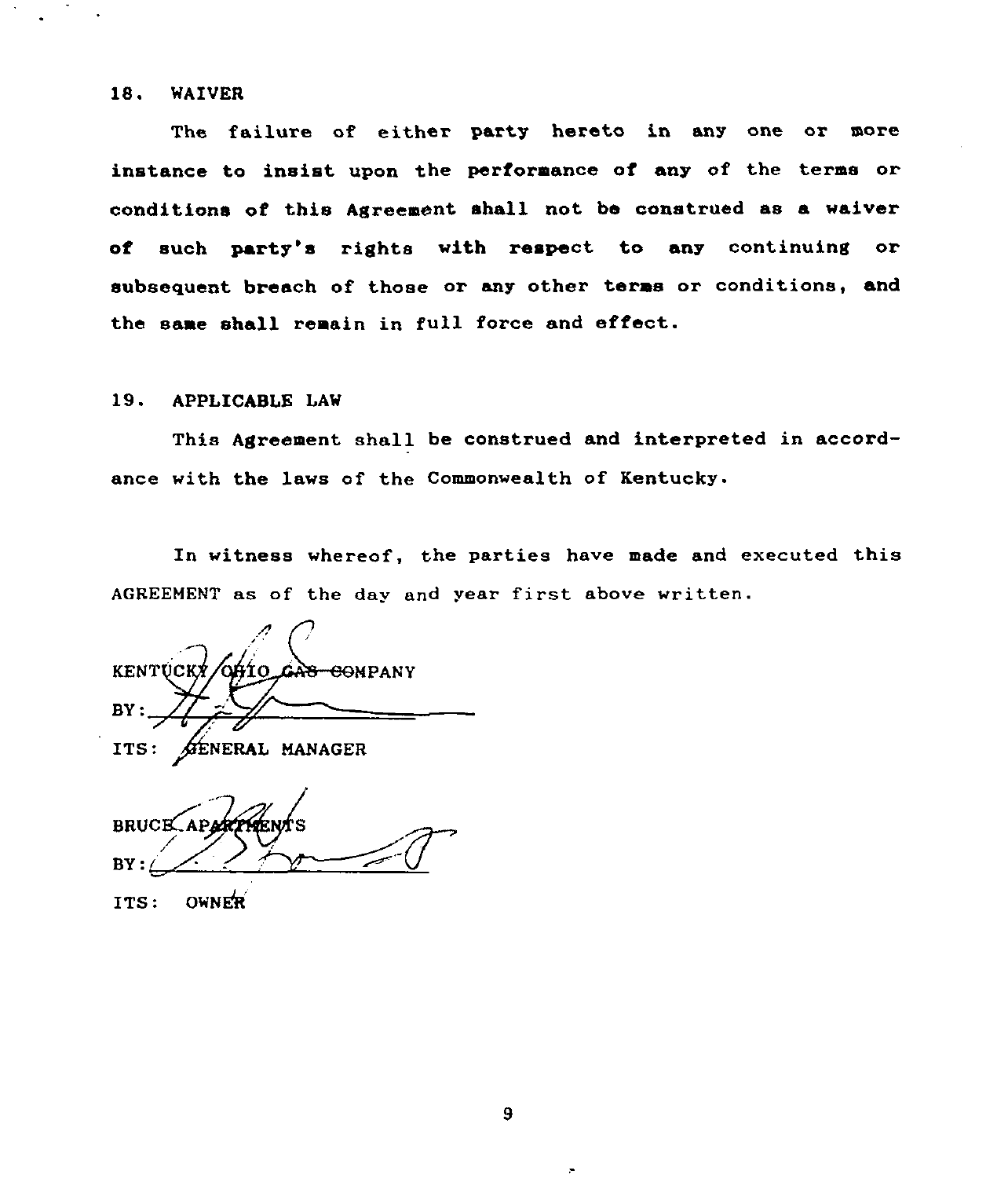### APPENDIX 5

APPENDIX TO AN ORDER OF THE KENTUCKY PUBLIC SERVICE COMMISSION IN CASE NO. 92-489 DATED

### NATURAL GAS PURCHASE AGREEHENT

THIS AGREEMENT made as of the 28th day of September 1992, by and between KENTUCKY OHIO GAS CONPANY, a 'Delaware corporation, with the mailing address of 2560 Hoods Creek Pike, Ashland, Kentucky 41101,(hereinafter called "SELLER") and GLA-LOW APARTMENTS, LP., a Kentucky corporation, with the mailing address of P.O. Box 1699, Ashland, Kentucky 41105, (hereinafter called "BUYER" )

### WITNESSETH

That for and in consideration of the covenants, agreements, terms, provisions and conditions hereinafter set forth, the parties do hereby mutually agree, each with the other, as follows:

1. DEFINITIONS

A) "Month" shall mean a calendar month.

B) "Natural Gas" shall mean natural gas SELLER agrees to make available for sale to BUYER and being of merchantable quality.

C) "Dekatherm" shall mean a quantity of natural gas that contains a gross heating value of 1,000,000 BTU's.

D) "BTU" shall mean British Thermal Unit.

 $\mathbf{I}$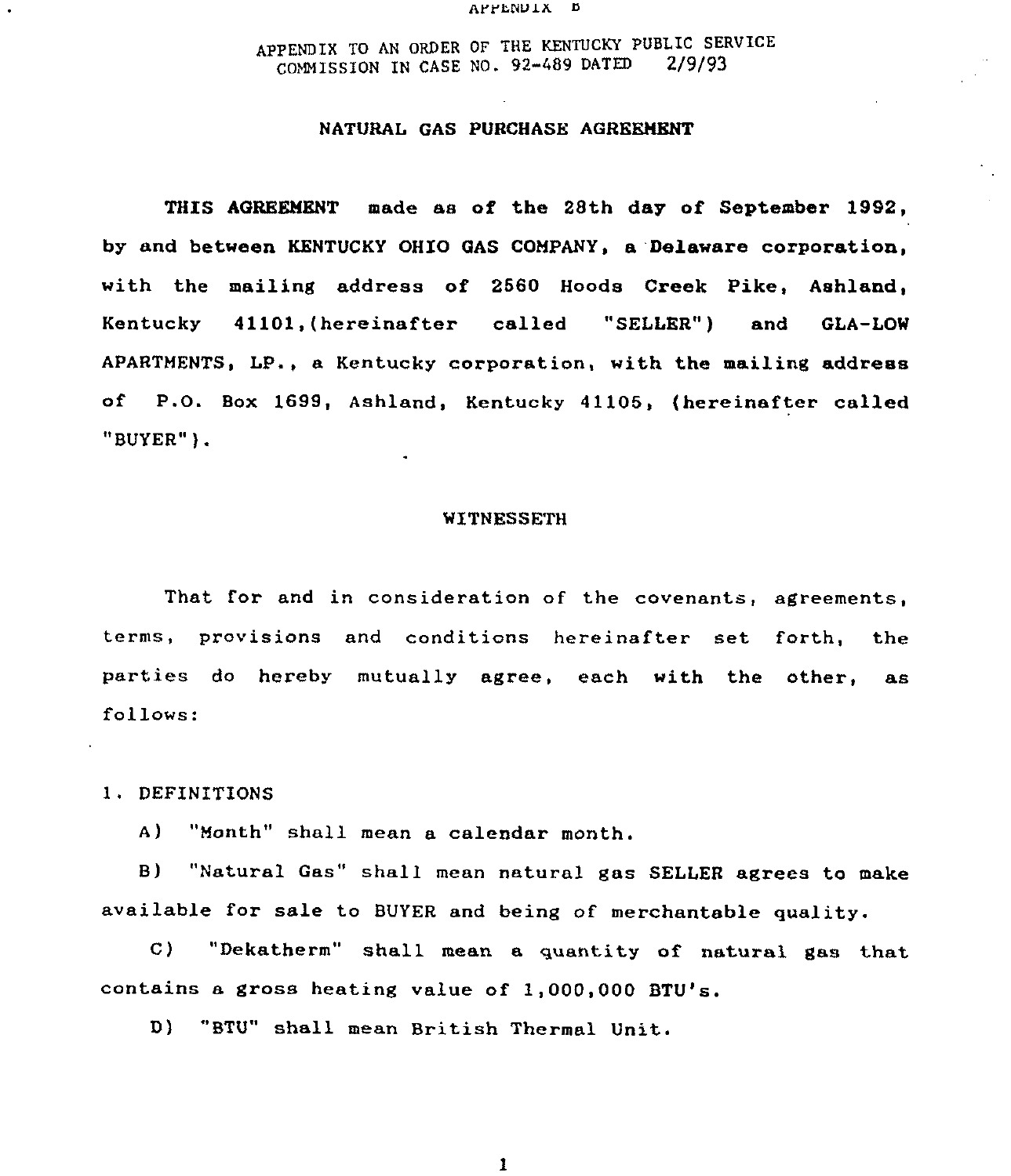### u. **I.I.IVI**

Subject to the provisions of this Agreement, this Agreement  $dim H$  be for a primary term of FIVE (5) years commencing on the Ist day of the month of November, 1992 and shall automatically renew for each one-year period unless, at least thirty (30) days prior to the termination of the primary term or any succeeding one-year term, either party shall have given the other party written notice its intention to terminate. This Agreement may also be terminated as provided in section 8 below.

### B. QUANTITY OF GAS

SELLER shall provide 200 MCF of gas per day to BUYER during the term hereof, and Buyer agrees to purchase said amount as needed from SELLER

 $PUVER$ , however, may at any time during the term hereof and at the sole discretion of SELLER, purchase additional gas from SELLER in excess of the amount herein provided at a price agreeable to both parties.

# .I . IiELIULI<Y POINT

The delivery point shall be BUYER's service line located at the 1200 Steela drive, Ashland, Kentucky, 41102.

### $\overline{\Omega}$ DELIVERY PRESSURE

The delivery pressure of natural as delivered hereunder shall hot be more than 85 psig.

 $\ddot{c}$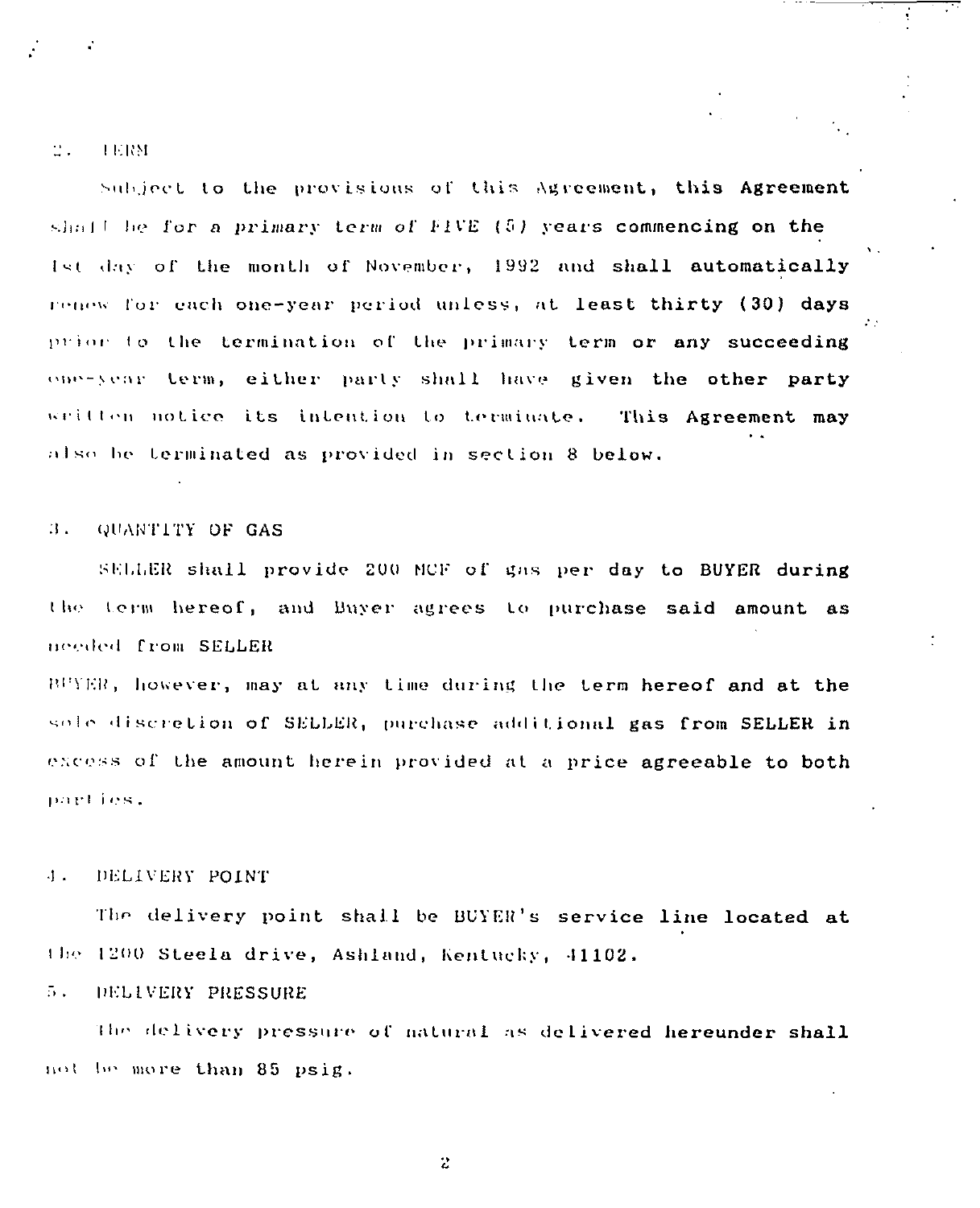### 6. QUALITY

The natural gas delivered hereunder shall be of commercial quality containing no more than one (1) grain of hydrogen sulfide nor more than ten (10) grains of total sulfur per one hundred  $(100)$  cubic feet. The natural gas so delivered shall contain an average total heating value for any the period hereof not less than nine hundred and fifty (950) British Thermal Units per cubic foot; provided, however, that BUYER shall not be required to accept natural gas hereunder having a heating value of less than nine hundred fifty (950) BTU per cubic foot.

# 7. HEASUREHENT

a) The natural gas volumetric measurement base shall be one (1) cubic foot of gas at a pressure base of 14,73 pounds per square inch absolute and a temperature base of 60 degrees Fahrenheit. The sales unit shall be one thousand (1000) cubic feet at base conditions in accordance with Boyles' and Charles' Laws and applicable deviations therefrom, for gas measurement under varying pressures. The gas flowing temperature and specific gravity shall be assumed to be 60 degrees fahrenheit and 0.600, respectively.

b) The thermal measurement base shall be the product of one (1) cubic foot of gas defined in (a) above and the heat content on a dry basis, of the gas. The heat content (BTU's) shall be that as determined for natural gas received by BUYER from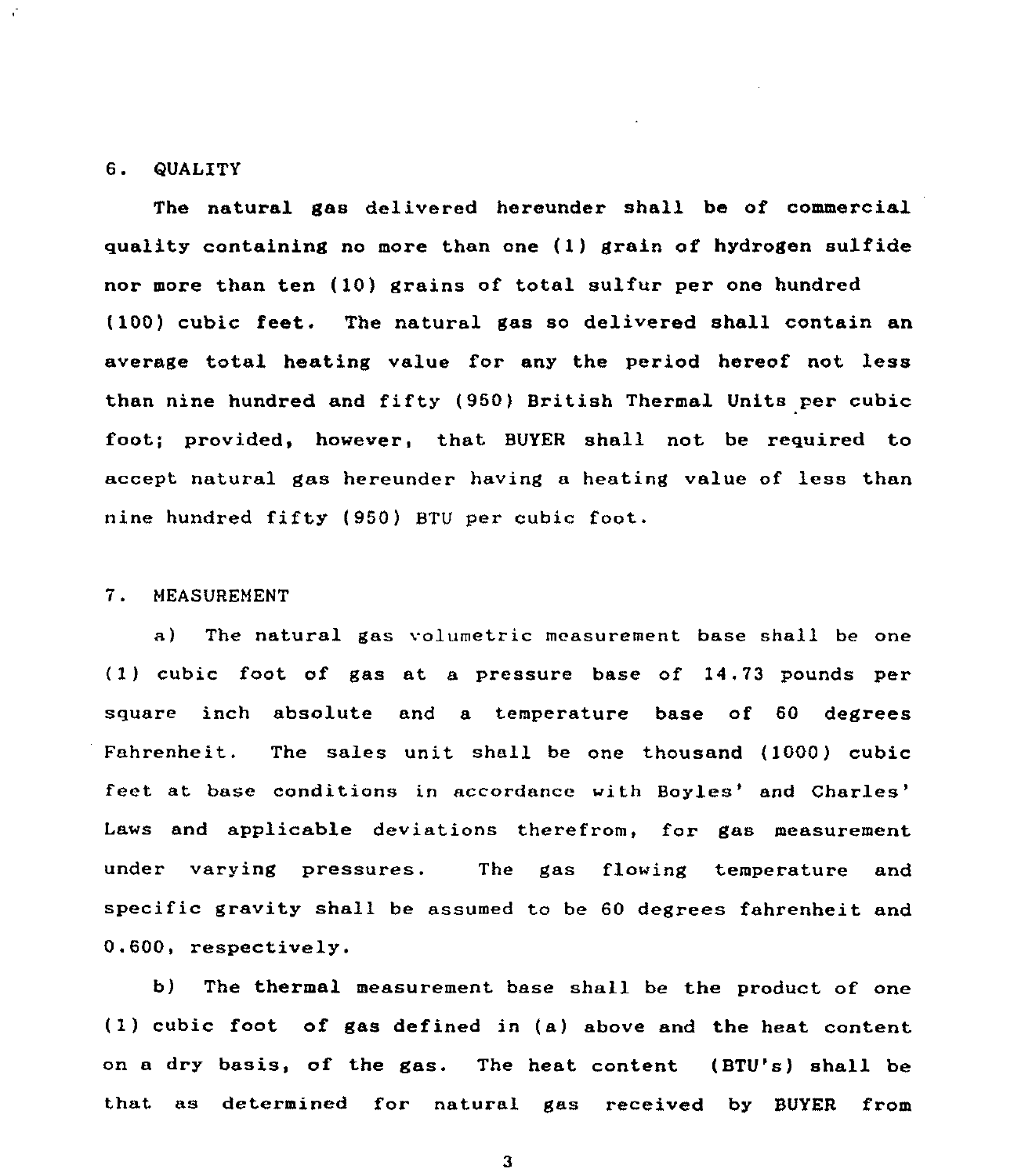pipeline and reported to BUYER on at least a monthly basis. In the event that the price is invoiced on a thermal billing bases, the sales unit shall be one dekatherm.

Â,

### 8. PRICE

During the term of this Agreement, the price to be paid by BUYER shall be 84.85 per HCF's at point of delivery as defined herein. That price may be revised with the new price to be effective at the beginning of any subsequent one-year period by either party having given notice of a desire to renegotiate the price at least 30 days prior to the end of the current one-year periods If <sup>a</sup> new price acceptable to Seller and Buyer cannot be negotiated, this Agreement will terminate at the end of the current one-year period.

# 9. BILLING AND PAYMENT

BUYER shall make payment to SELLER within twenty (20) days after receipt of SELLER's monthly statement. In the event BUYER's payment of any statement is not received by the SELLER within the applicable time period set forth above, an interest charge of one and one half (I I/2 %) per month prorated daily shall be payable upon the unpaid portion of the amount due SELLER. In the event an error is discovered in the amount billed in any statement rendered by SELLER, such error shall be adjusted by SELLER within thirty (30) days of the determination thereof, provided that claim therefor shall have been made within sixty

 $\boldsymbol{4}$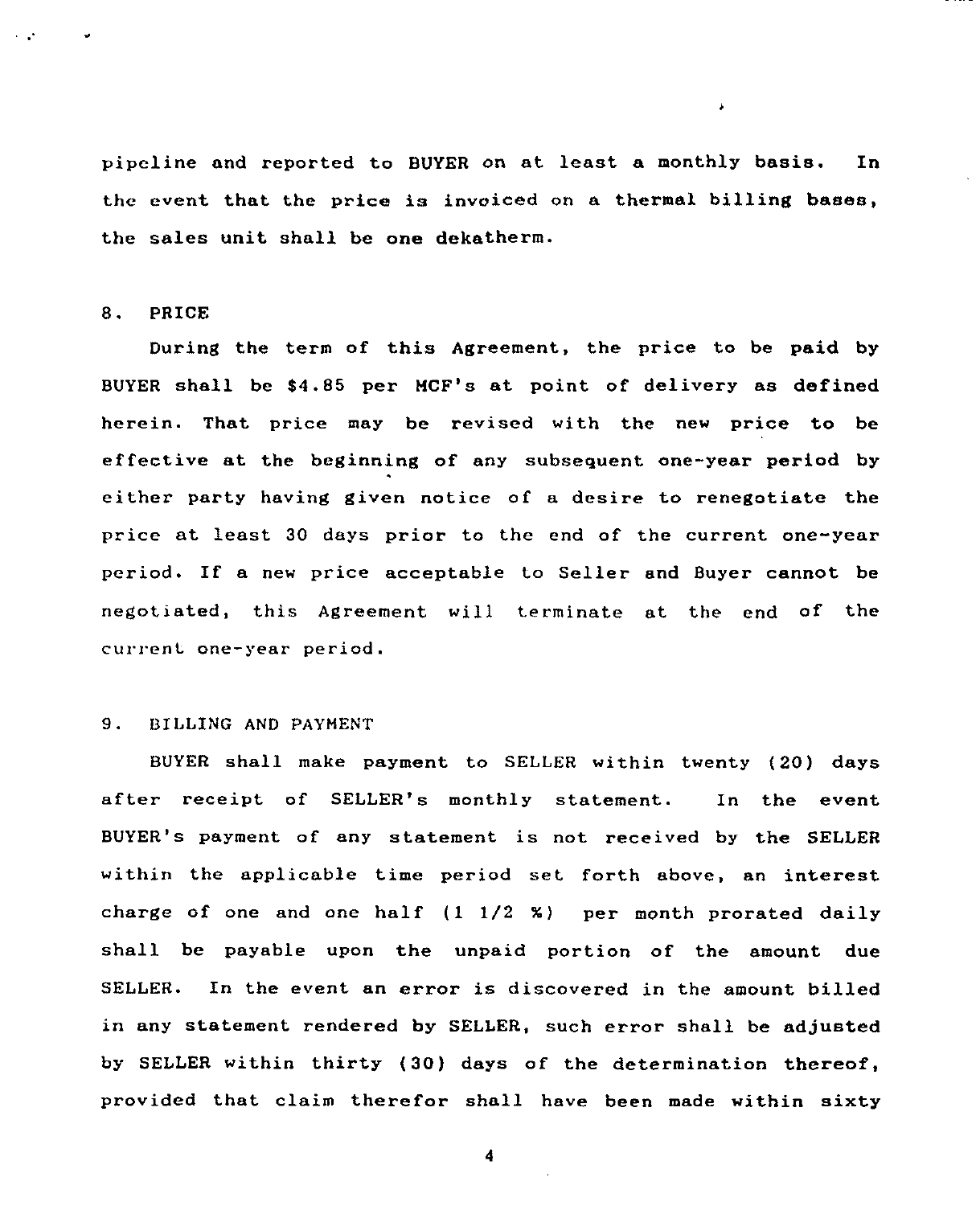(60) days from the date of claimant's discovery of such error, but in no event later than twenty-four (24) months from the date of the statement claimed to be in error,

# 10. WARRANTY AND LIABILITY

a) SELLER warrants that it has good and merchantable title to all natural gas delivered and sold hereunder and that same is free and clear of all taxes, liens and encumbrances. SELLER further warrants that the natural gas sold and delivered thereunder shall conform to any specifications set forth herein.

b) Neither party shall be liable to the other party regardless of fault or negligence, for any special, consequential, indirect or punitive damages of any kind or character arising out of or related to a breach of this Agreement, and no claim for such damages shall be made by either party.

## 11. TAXES

In addition to the price specified, BUYER shall pay sales and use taxes which shall be added to invoiced amounts unless exemption certificates are supplied by BUYER

# 12. ASSIGNABILITY

The covenants, agreements, terms and conditions of this Agreement shall inure to the benefit of and be binding upon the parties hereto, their respective successors and assigns;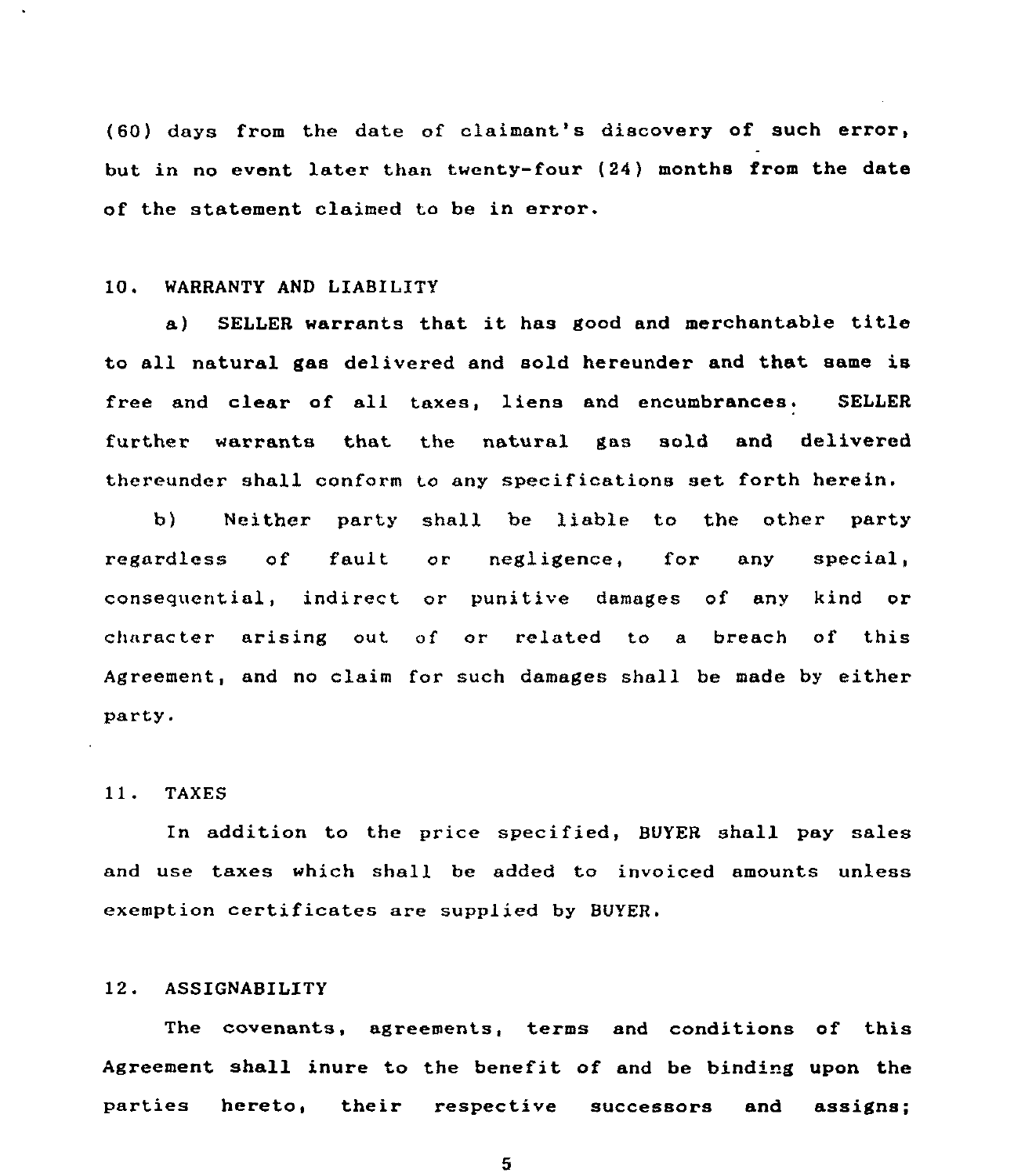provided, however that neither SELLER nor BUYER shall assign this Agreement or any interest herein without the prior written consent of the other party except in consequence of a transfer or assignment to an affiliate, or <sup>a</sup> merger, consolidation, reorganization (except a reorganization pursuant to bankruptcy proceedings), or sale of all or substantially all assets.

### 13. FORCE MAJEURE

Neither party shall be liable for any damages or otherwise to the other for any failure to perform hereunder when performance is prevented, delayed, or otherwise affected by or in connection with any force majeure cause which would include embargo, order or requisition of any government or acting authority, act of God, fire, explosion, strike, industrial disturbance, accident, war, failure, loss or impairment of SELLER's supplies at its facilities designated herein, breakdown of facilities of production or transportation, shutdown of facilities for maintenance, shutdown or curtailment of production at BUYER's refineries regardless of whether such shortage or unavailability is beyond BUYER's control provided only that the same is not willfully brought about for the purpose of excusing BUYER's failure to perform, or any other causes whatsoever beyond a party's reasonable control and without the fault or negligence of the party giving notice thereof whether or not similar to the causes enumerated herein.

The party rendered unable, wholly or in part, by force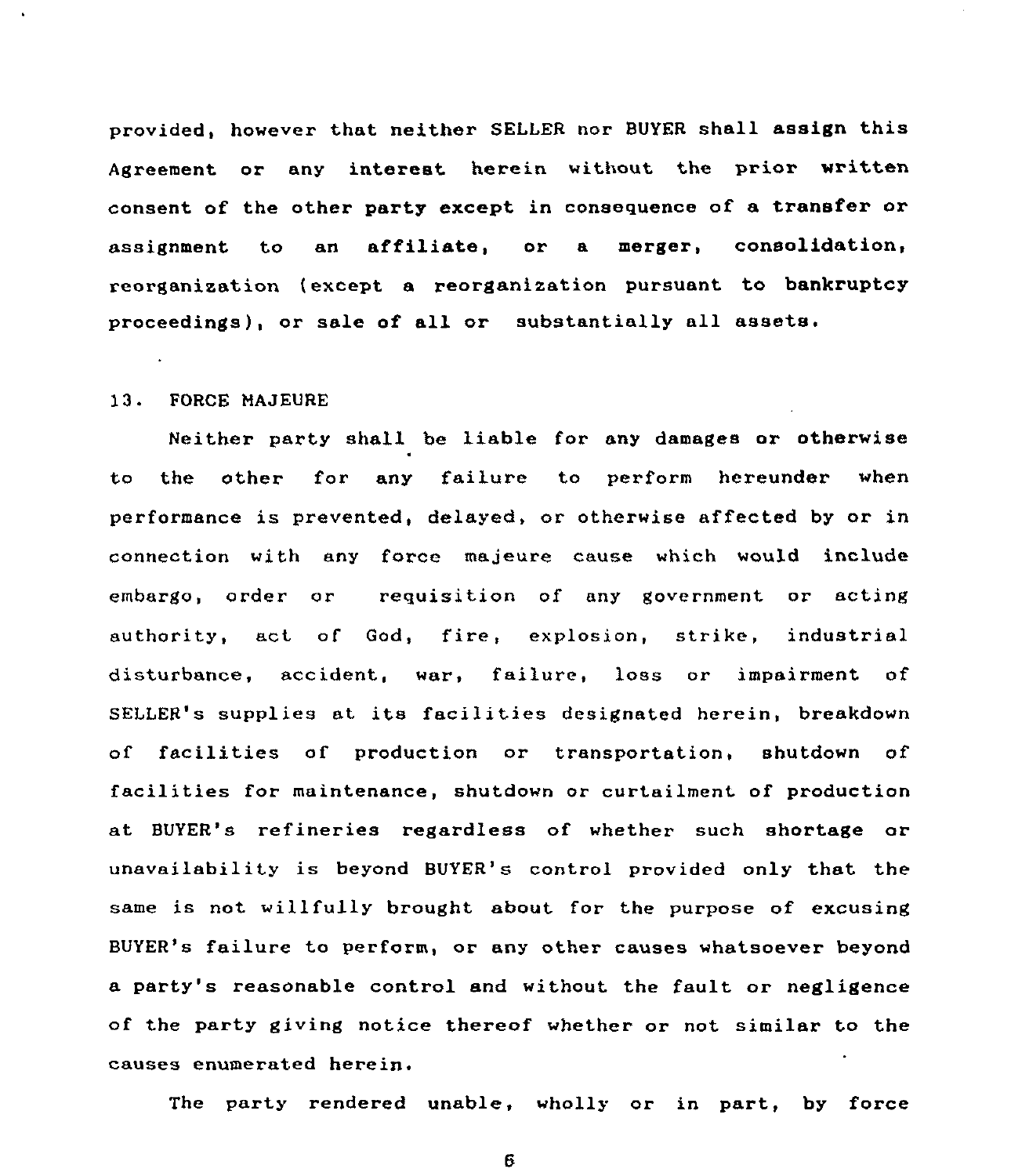majeure to carry out its obligations under this Agreement shall give the other party prompt written notice of the force majeure with reasonably full particulars concerning it. The party giving notice of such force majeure shall exercise due diligence to remedy the situation and the obligations of both parties to the Agreement shall be suspended until such time as the force majeure is removed. Such party shall further notify the other party upon the termination of the force majeure.

# 14, TERNINATION

a) Upon default by either party in the performance of any of the terms, provisions, conditions or covenants contained herein, the party not in default shall give the defaulting party written notice specifying such default, and the defaulting party shall have twenty (20) days after receipt of such notice to remedy or correct the default. If at the end of said twenty (20) days the defaulting party has not remedied or corrected the default, the other party may, at its own option, immediately terminate this Agreement upon written notice to the defaulting party of such intent.

b) In addition, either party may forthwith terminate this Agreement if receivership or bankruptcy proceedings are initiated by or against the other party.

c) Termination of this Agreement for any of the causes herein contained shall be without prejudice to any other right or remedy provided by this Agreement or at law.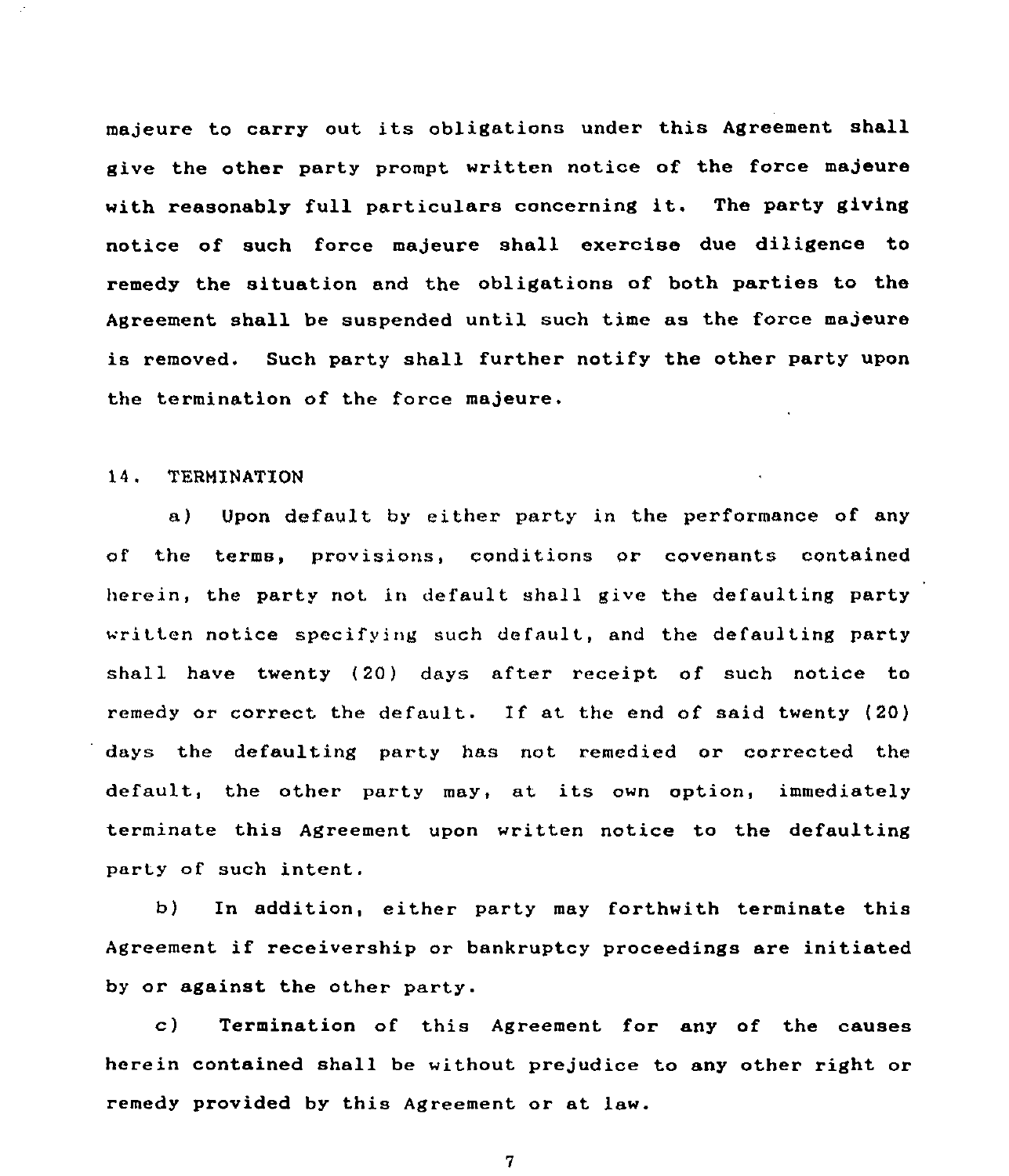### 15. NOTICE

All notices required or permitted hereunder shall be given in writing and mailed by certified or registered mail to the party entitled hereunder at the following addresses:

- SELLER: KENTUCKY OHIO GAS COMPANY, INC. 2560 Hoods Creek Pike Ashland, KY 41101 ATTN: H. Jay Freeman
- BUYER: GLA-LOW APARTNENTS, LP 1200 Stella Drive P. 0. Box 1699 Ashland, KY 41105 ATTN: WAYNE RICE

# 16. ENTIRE UNDERSTANDING

This Agreement contains all of the terms and provisions agreed to bv the parties concerning the subject matters hereof. Any prior or contemporaneous agreement or understanding, oral or written, additional to or in variance herewith is void. This Agreement shall not be altered or amended in the future except in writing and signed by the parties hereto.

### 17. SEVERABILITY

If any provision of this Agreement, or the application of eny such provision to any person or in any of the circumstances is held invalid, the application of such provision to any other person or in any other circumstance, snd the remainder of this Agreement, shall not be affected thereby and shall remain in full effect.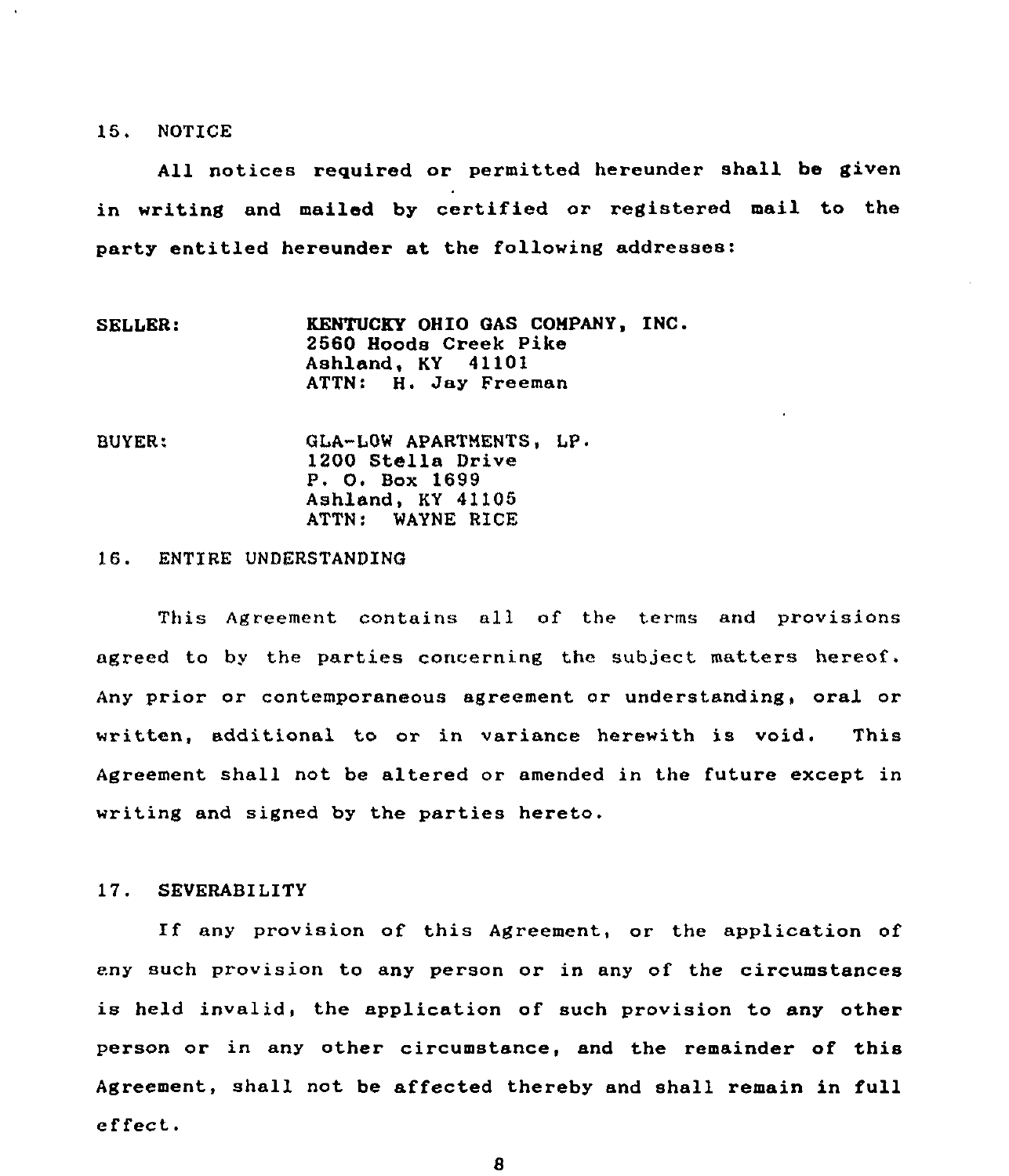# 18. WAIVER

Ž.

The failure of either party hereto in any one or more instance to insist upon the performance of any of the terms or conditions of this Agreement shall not be construed as a waiver of such party's rights with respect to any continuing or subsequent breach of those or any other terms or conditions, and the same shall remain in full force and effect.

# 19. APPLICABLE LAW

This Agreement shall be construed and interpreted in accordance with the laws of the Commonwealth of Kentucky.

 $\mathbf{9}$